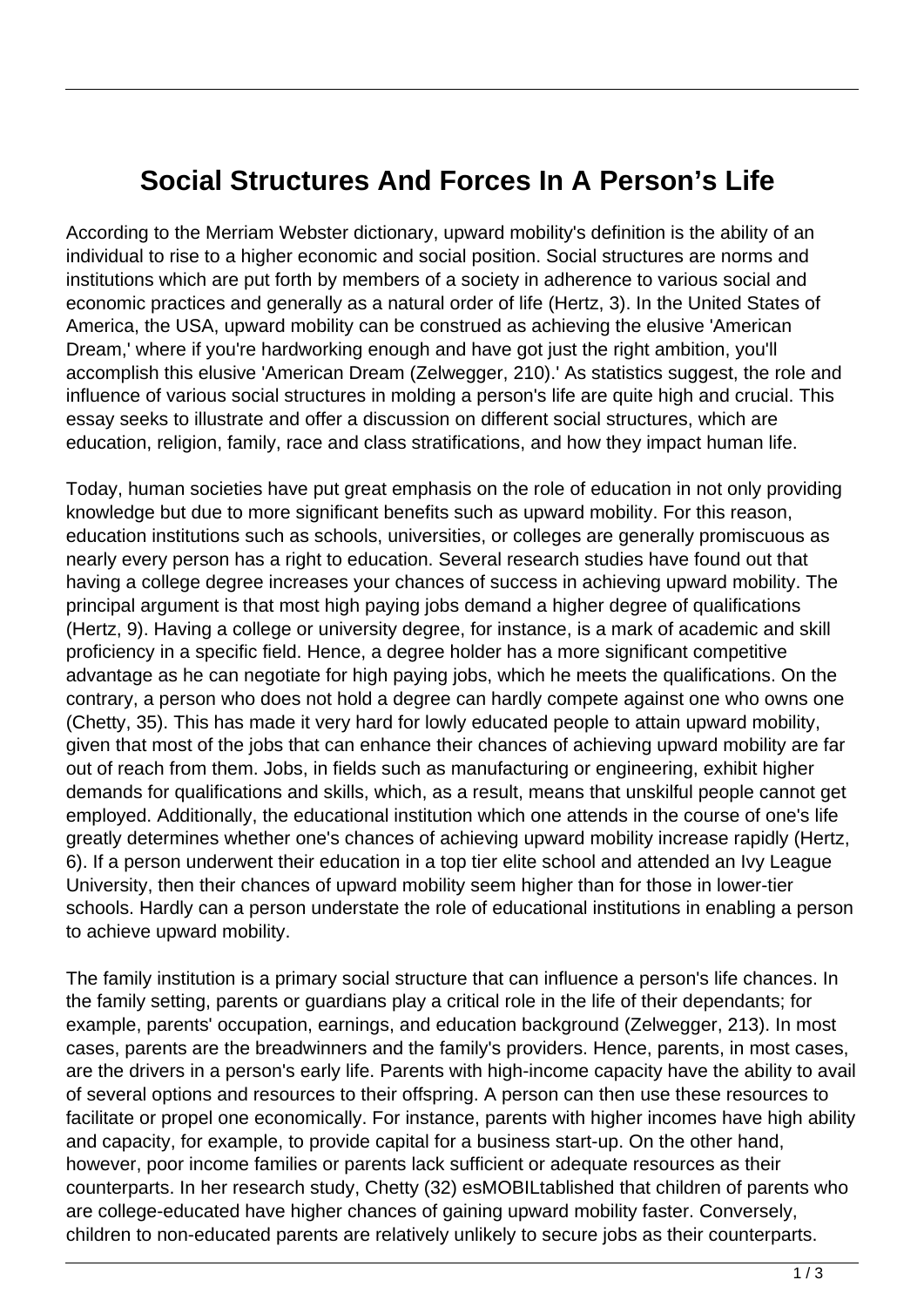Such family inequalities lead to a multiplier effect where there is an intergenerational lack of upward mobility. Chetty further augments this idea through her findings, which show that children born of poor parents who'd, however, migrated to better societies significantly increased the children's chance to gain upward mobility. The inference is that, within family institutions, parents as members play a critical and vital role in shaping a person's life choices.

In the current world, racial groups or societies are a controversial yet crucial social force in a person's life. Hertz (9) believes that race holds a higher degree and ability to determine a person's chances of gaining upward mobility. In his 2005 study on the United States, Hertz (5) found that white families are twice as likely to achieve upward mobility compared to black and Latino families. This is primarily due to American societal bias on the empowerment of Whites compared to other races, which eventually translates to the trend. On the other hand, black and Latino families have meager chances of achieving upward mobility leading to more likelihood of intergenerational downward mobility among non-whites (Chetty, 34). The principle point or inference is that hailing from the more dominant group in the society provides higher chances to upward mobility as well as opportunities to do so. Minority groups in the society ultimately have to work twice as hard as the superior group, as seen through the White society- dominant against the blacks and Latinos-minorities. Government policies promote these racial inequalities through income disparities, housing inequalities, and educational disparities, which further lowers chances for other non-white races to achieve upward mobility or at least have a chance at making it within the next generation (Chetty, 34). The reason being, the greater community, is more aligned to the control or rules of the more dominant group. Society members should rise and demand a more equal and fluid society, which promotes everyone's right to a better life and wellbeing.

Lastly but not least, social stratification leads to the formation of economic classes that play different roles in impacting a person's chance to gain upward mobility (Chetty, 36). Most commonly, prevailing class structures reflect on the views or ideologies of capitalism. Basically, these classes are usually created based on the economic status that a person holds e.g., wealthy, middle class, or poor. The top tier of the capitalist society is the rich, who control about 90% of the resources available in a particular society. Their chances of achieving upward mobility, which in their case would be hoarding more resources, are very high compared to other tiers of society (Chetty, 36). Additionally, the capitalist class has the resources to advance social policies that favor them, hence, higher chances of upward mobility than people in lower levels. The middle-class system structure in a society which embraces capitalism has a fair shot at achieving upward mobility within their lifetime, and one's chances are significantly boosted if one attains a college degree, which would, in turn, better advance your opportunities at achieving upward mobility. The bottom tier societal structure of capitalism is the poor whose chances at achieving upward mobility denoted by climbing to the middle-class tier of society are very low, given the massive inequalities capitalism offers.

Overall, this essay analyses and examines the role of different social forces and structures in shaping a person's life. The paper discusses educational institutions, families through the parents, race, and economic classes as major forces that enable to disable a person to gain upward mobility. Education assists through imparting skills that are necessary to secure the best jobs. A parent offers the necessary facilitative assistance, whereas economic and racial classes provide varying opportunities to various members. In essence, a person's effort is not sufficient to gain upward mobility, but other factors are at play as well.